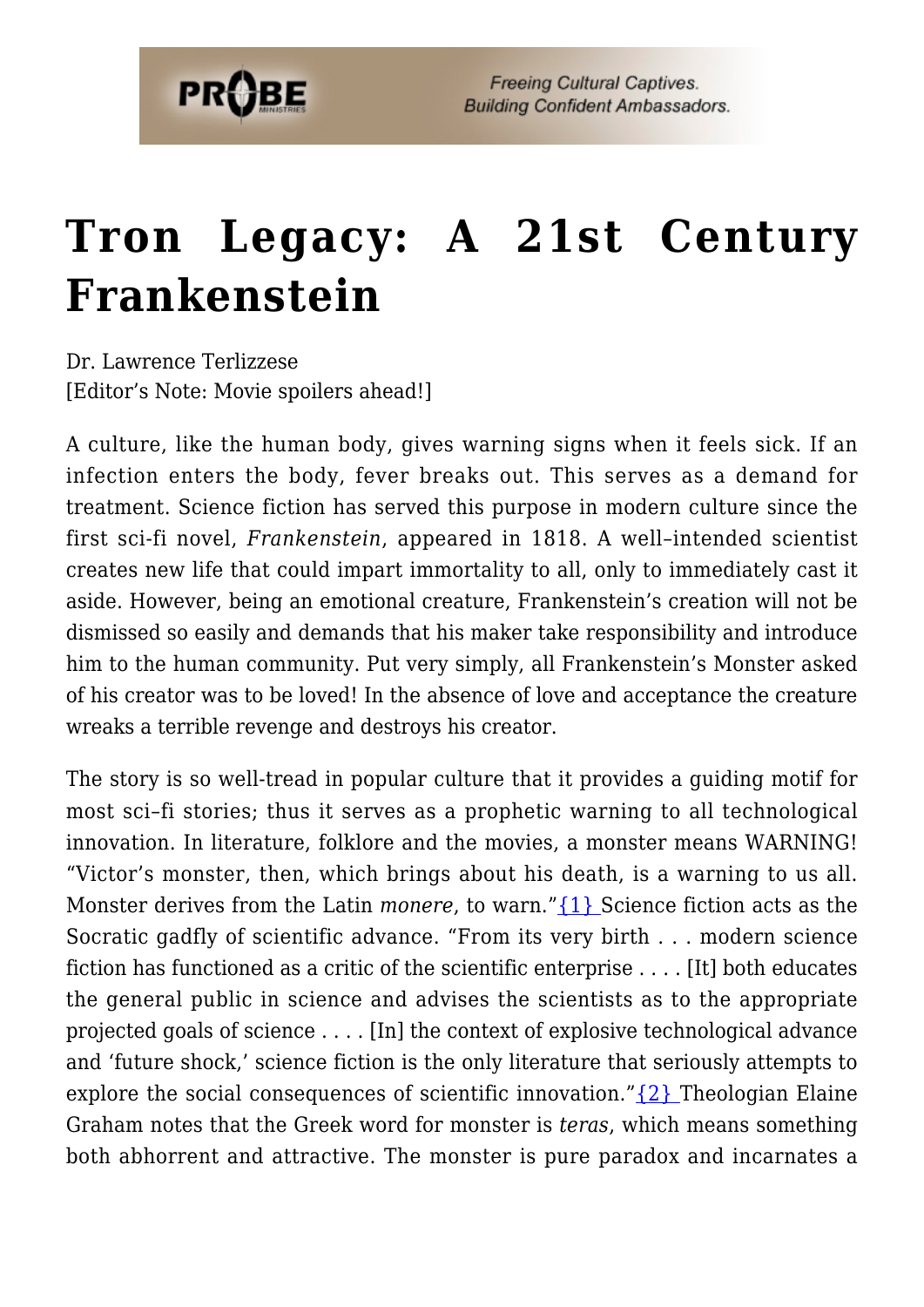

<span id="page-1-1"></span><span id="page-1-0"></span>contradictory state of existence. "It is both a sight of wonder—as divine portent—and loathing, as evidence of heinous  $\sin$ ." $\{3\}$  Awful and "aweful," the monster embodies a liminal  $\{4\}$  being caught between two worlds. It represents the ambivalence of our creations. "Monsters embody fearful warnings of moral transgression . . . [they] herald new possibilities . . . the otherness of possible worlds, or possible versions of ourselves, not yet realized." $\{5\}$  This is not unlike ancient maps that demarcate unexplored territory with the warning: "HERE BE MONSTERS!" So our popular fictional monsters beckon us to heed their cries to take care for what we create.

<span id="page-1-2"></span>The film *Tron Legacy* (2010, directed by Joseph Kosinki) continues this theme for the next generation. The movie is so visually spectacular in 3–D that the audience may easily forget its prophetic warning in a clear case where the medium threatens to overpower the message. As a visual spectacle *Tron Legacy* transforms the original *Tron* (1982, Steven Lisberger) from a cult movie following filmed in animation and live–action into a magnificent film that is also an amusement park ride.

The story follows Sam Flynn (Garret Hedlund) a disinterested majority share holder in Encom, a giant computer software company, as he pulls pranks on the board. Sam responds to a mysterious page sent from his father's old arcade haunt and stumbles upon a teleport machine and is transported into *The Grid*.

Sam's father, Kevin Flynn (Jeff Bridges), was a radical who believed quantum teleportation represents the "digital frontier." Inside the computer, humanity can alter itself to create the perfect world. "In there is a new world! In there is our future! In there is our destiny!" Flynn emphatically states in a public address. He wants to reshape the human condition through digital manipulation. Flynn, Sr. discovers a serendipitous miracle in the process of creating utopia: a new life form bursts into existence through spontaneous generation; he calls them "isomorphic algorithms" (ISO's). These self–forming programs hold the potential for solving all the mysteries of science, religion and medicine. They could end all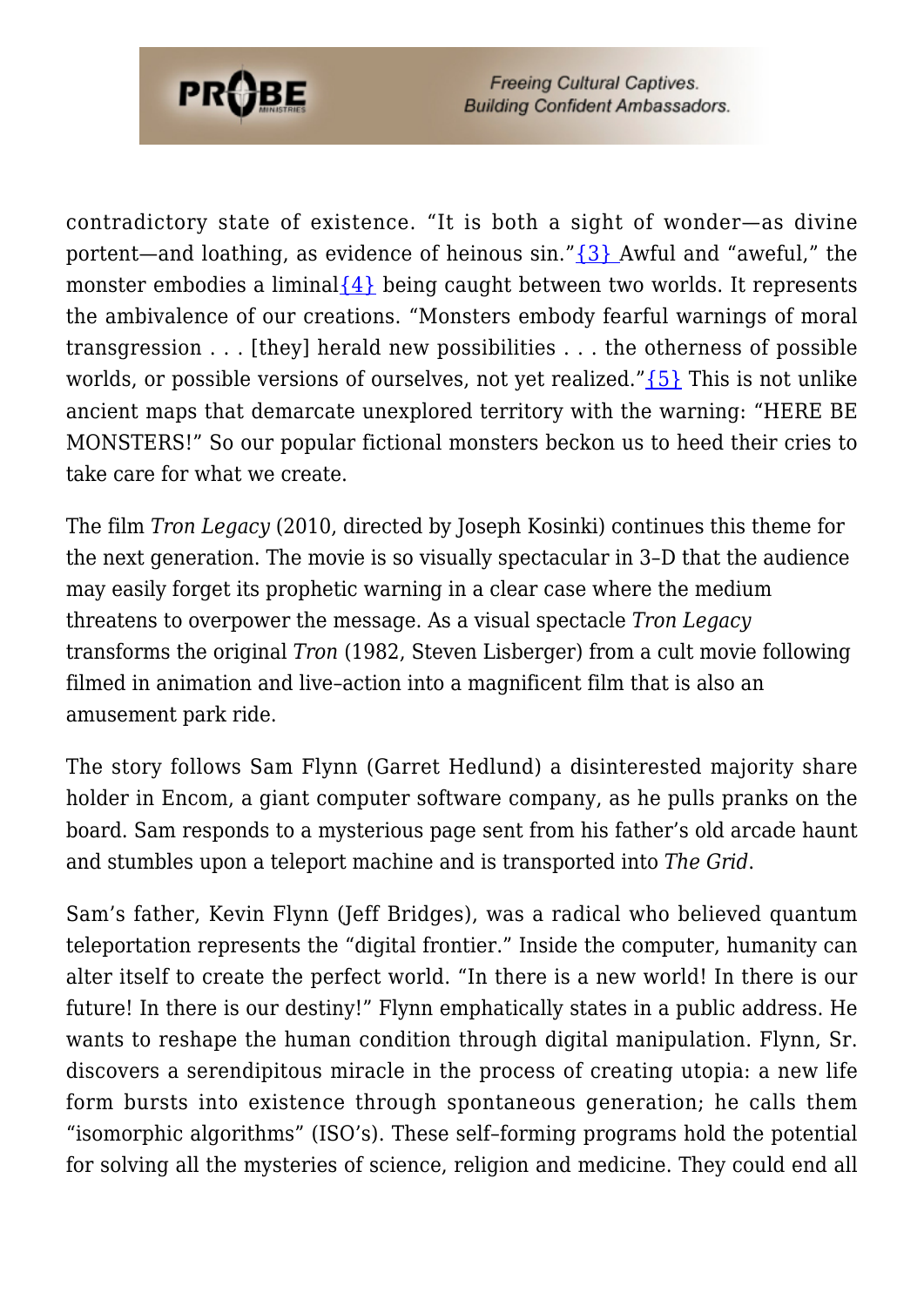

**Freeing Cultural Captives. Building Confident Ambassadors.** 

disease and would be Flynn's gift to the world! However, Flynn's own created program CLU (Codified Likeness Utility)—designed to create perfection in The Grid—destroys the ISO's in a coup because they threaten their shared vision for creating perfection within The Grid. This traps Flynn in the digital world with the last surviving ISO, Quorra (Olivia Wilde), forcing them into hiding.

CLU (pronounced "clue"; Jeff Bridges playing his own clone) traps Sam in a vicious gladiatorial game—that he has stacked to be impossibly difficult, despite Sam's skill and determination—in an effort to lure Flynn Sr. from hiding. Quorra rescues Sam and brings him to his father. Flynn Sr. has been languishing all these years because he believes that his only viable option is to remain in his Zen Buddhist retreat. When Sam asks his father to fight CLU in order to escape with him back to the real world, his response is "We do nothing." The elder Flynn hopes against hope for the help of Tron, a warrior program designed to resist assimilation; but we discover that even Tron has been co–opted by CLU. The "Son of Flynn," as programs call Sam, botches an escape attempt, triggering a surprise rescue by Flynn Sr. and Quorra, who then seize the opportunity to exit through the rapidly closing window on the portal back to the actual world. Unfortunately, a Program steals Flynn Sr.'s memory disc in the process, giving CLU complete control over the entire Grid. Using his newfound power, CLU raises an army ready to escape the digital world and enter the real one. "Out there is a new world! Out there is our victory! Out there is our destiny!" CLU proclaims to his troops in Hitlerian Nuremburg Rally style.

Sam and Quorra escape dramatically through the open portal with the help of Tron, who has finally decided that he fights for the Users (the people who write the Programs). In a dramatic climax, Flynn reintegrates with CLU, destroying both of them.

<span id="page-2-0"></span>The movie recapitulates the Frankensteinesque fear of technology turning on its creator. CLU represents the dark *doppelganger*[{6}](#page-5-1)*,* or alter ego, of Kevin Flynn in his youthful days when he believed perfection was an attainable goal.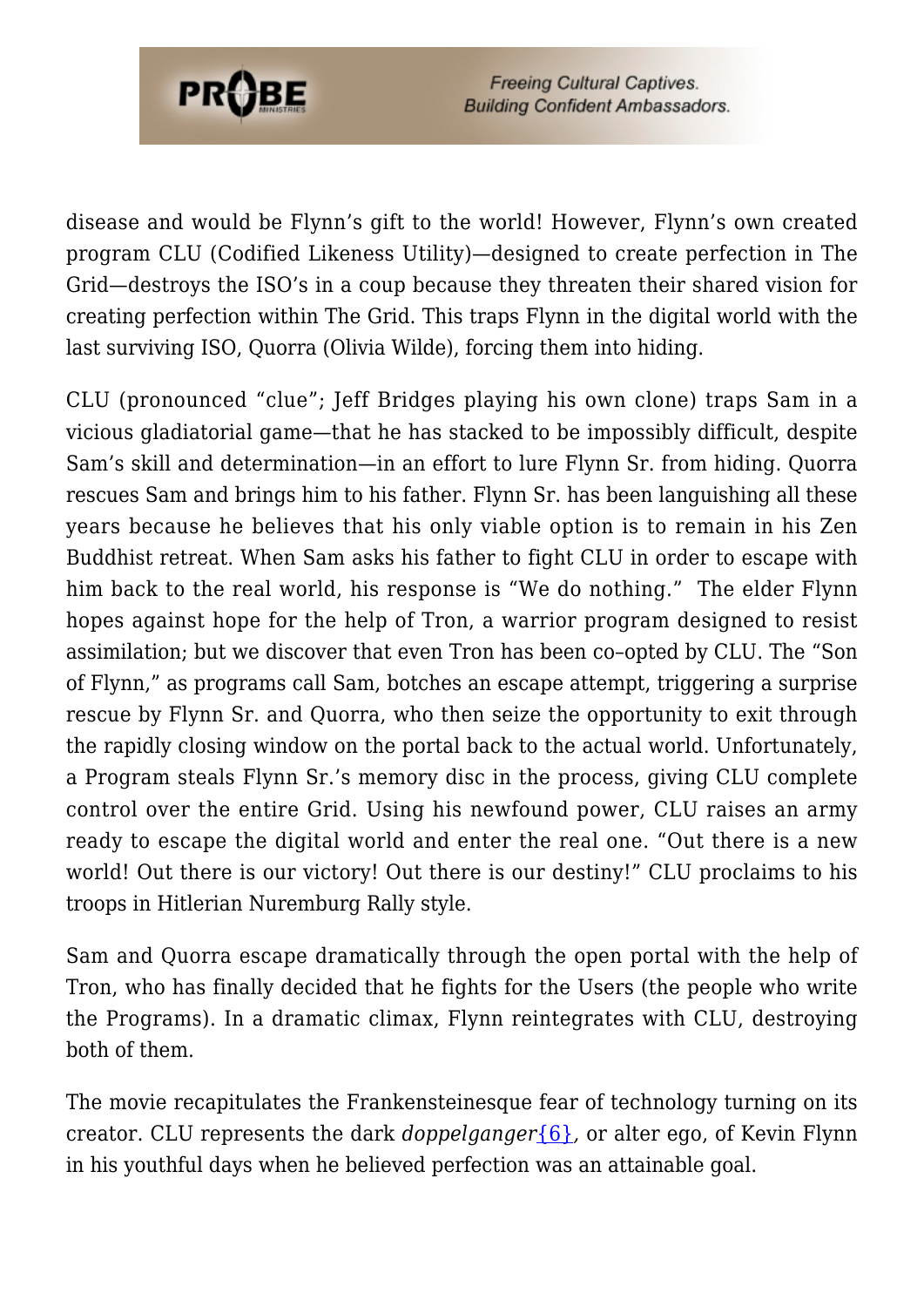

**Freeing Cultural Captives. Building Confident Ambassadors.** 

Biblical allusions emerge, as well. CLU demonstrates a Luciferian jealousy when Flynn discovers the ISO's and seeks their destruction to spite his creator's love for them. Trinitarian imagery abounds throughout the movie, especially in the continual triangular juxtaposition of Flynn the Creator, Son of Flynn and Quorra who represents new life and remains the heart and soul of the movie through her innocence. In one scene, Flynn resides in the background with a glowing halo over his head as Sam and Quorra sit adjacent to each other discussing the beauty of a sunrise, forming a perfect triangle in the center of the screen. This symbolism reminds us that humanity creates the digital world, much the same as the Creator did the real one, and this co–creation can just as easily turn on us. The human condition is one of rebellion against creation. CLU's programmed perfectionism seeks eradication of all that is other than itself including the reclusive creator Flynn and plans to extend that stultifying perfection to the non–digital world.

<span id="page-3-0"></span>Flynn's problem, like that of Victor Frankenstein, is that he no longer cares for CLU, but runs away and hides from his darker self. He rejects his creation and does not seek to reintegrate him into the society into which he has been "born," just as Victor Frankenstein disavows his creation. Technology critic Langdon Winner gives us an excellent explanation of the *Frankenstein / Tron* analogy, relating it to our spiritual reality. Winner argues that we fail to take sufficient care as to the consequences of our creations or how these innovations may change our lives negatively, and then we act shocked when they return to us as demonic powers instead of blessings. "Victor Frankenstein [Kevin Flynn] is a person who discovers, but refuses to ponder, the implications of his discovery. He is a man who creates something new in the world and then pours all his energy into an effort to forget. His invention is incredibly powerful and represents a quantum jump in the performance capability of a certain kind of technology. Yet he sends it out into the world with no real concern for how best to include it in the human community. . . . He then looks on in surprise as it returns to him as an autonomous force, with a structure of its own, with demands upon which it insists absolutely. Provided with no plan for its existence, the technological creation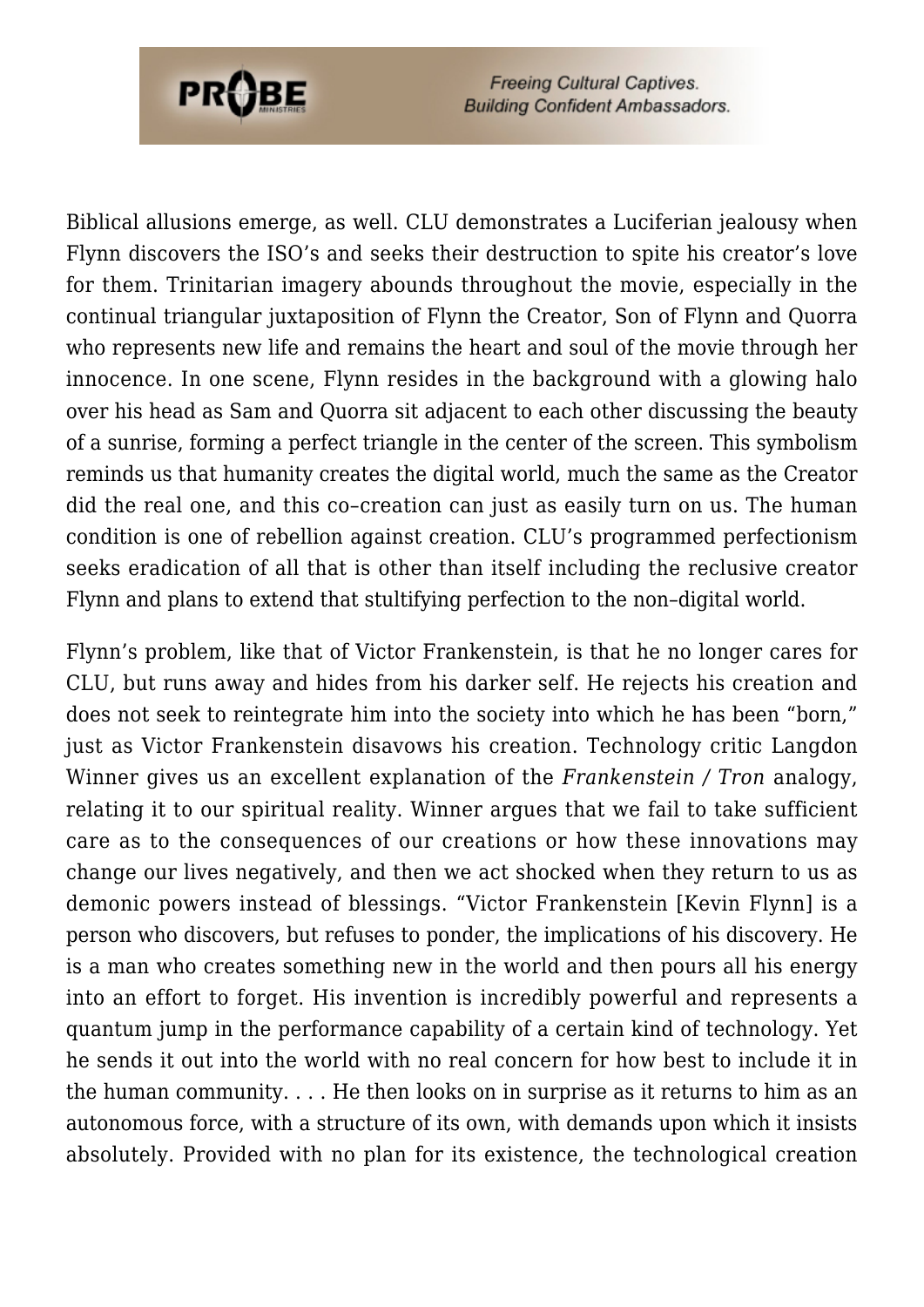

**Freeing Cultural Captives. Building Confident Ambassadors.** 

enforces a plan upon its creator." $\{7\}$ 

Sam emerges back into the real world with Quorra a changed man, refusing his father's Zen retreat and ready to assert responsibility for his company by taking it back from greedy executives. *Tron Legacy* warns of the dangers of the digital frontier including cells phones, online dating and WiFi. Only through our care to assert responsibility for our technology through ethical control will it bring positive change to the human condition. But the movie also offers hope in the astounding potential digital technology offers through Sam's transformation coupled with Quorra's ability. The movie is a welcome tonic to a perfectionist and paranoid age obsessed with an elusive ideal of perfection. Flynn Sr. states, "Perfection is not knowable, but right in front of us all the time." The movie proclaims that utopia, or human happiness, is not an ideal such as a computer program, but is found in our loved ones who are right in front of us.

## **Notes**

<span id="page-4-0"></span>[1.](#page-0-0) Eric S. Rabkin, "Imagination and Survival: The Case of Fantastic Literature" in Brett Cooke and Frederick Turner, eds. *Biopoetics: Evolutionary Explorations in the Arts* (Lexington, KY: ICUS, 1999), 304.

<span id="page-4-1"></span>[2.](#page-0-1) Joseph D. Miller, "The 'Novel' Novel: A Sociobiological Analysis of the Novelty Drive As Expressed in Science Fiction"in Brett Cooke and Frederick Turner, eds. *Biopoetics: Evolutionary Explorations in the Arts* (Lexington, KY: ICUS, 1999), 326.

<span id="page-4-2"></span>[3.](#page-1-0) Elaine L. Graham, *Representations of the Post/Human: Monsters, Aliens and Others in Popular Culture* (New Brunswick, NJ: Rutgers University Press, 2002), 53.

<span id="page-4-3"></span>[4.](#page-1-1) According to Encarta Dictionary: English (North America) accessed via Microsoft Word, "liminal" [liminl] means: "belonging to the point of conscious awareness below which something cannot be experienced or felt."